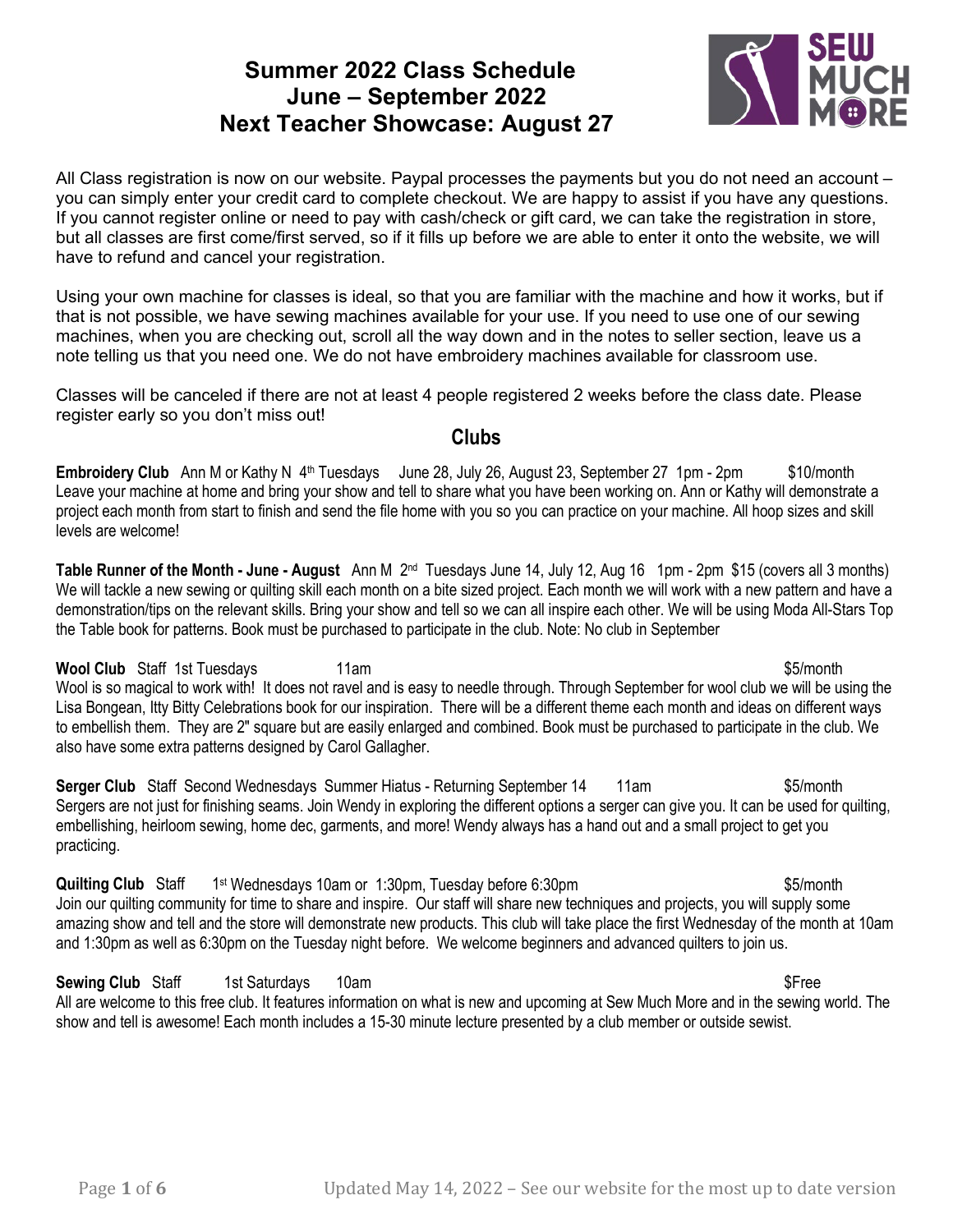## **Longarm Certification Classes**

Our Bernina Longarm Studio is now open! Before renting the machine you will need to complete this certification class. In the certification class you will learn how to thread the machine, wind the bobbin, and load the quilt with a zipper system. You will also get information about thread, batting, quilting designs and how to operate the machine. Bring a notebook for taking notes and a small scissors. Sign up online on the Longarm Studio page on the website today. Class Fee - \$75

- May  $25 1$ pm
- June 4 9:30am
- June 22 9:30am
- July 16 9:30am
- August  $3 9:30$ am
- August  $27 1:30$  pm

Additional classes will be added if these fill up – check the website for the most current openings

## **Project Time**

**Open Sew Fridays** No Teacher Fridays except Jun 24, July 15, Sep 23 9:30am – 4pm \$5 Every Friday except June 24, July 15 & September 23, Sew Much More will host an open sew. You will bring your own projects, supplies and lunch. We will supply the room, tables, irons, ironing boards, and cutting mats. Think about what you can all get done without interruptions that usually happen at home! There will not be a teacher in the classroom.

**Christmas in July Embroidery Day** Ann M Saturday July 23 9:30am - 5:30pm \$50 Join Ann for a day of hands on embroidery. In the morning we will have an optional project - an In the Hoop Christmas Stocking for hoops 4x4 - 10.5 x 16 and the rest of the day will be free to work on your own projects with help close at hand.

**Open Sew with Ann** Ann M Friday Sep 23 9:30am - 4pm  $$15$ Ann M will be in the classroom to help with whatever you need. Finish your projects from her classes, bring your embroidery questions, or just come for a relaxing day of sewing and embroidery.

# **Special Events**

**Forget Me Knot Fundraiser for Alzheimer's** Wendy K Tuesday June 21 9:30am – 4pm OR 5pm – 8:30pm \$75 The Longest Day is the day with the most light — the summer solstice. On June 21, thousands of participants from across the world come together to fight the darkness of Alzheimer's through an activity of their choice. Wendy has chosen to do a thread painted forget me knot pillow. Enjoy a full day of sewing in our spacious classroom. Kit for pillow is included. You supply the pillow form. Lunch will be provided for the day class and the evening class will include dessert and a beverage at Brad and Wendy's house following the class. Class is limited to the first 12 people to sign up. All proceeds will go to the Alzheimer's Association.

#### **Classes**

**Upcycled Denim Jeans Purse** Zelda C Saturday June 4 12:30pm - 3:30pm \$25 Create a durable denim purse from upcycled jeans. All you need is 2-3 pairs of jeans along with cotton fabric of your choice to fully line this bag! You will learn how to insert a magnetic snap, upcycle pockets, box corners, make purse handles and create a unique bag.

**Fabric Cover Lark's Head Binding Handmade Journal** Shelley P Saturdays June 11 & June 18 1pm - 4pm \$80 The Fabric Cover Larks Head Binding book is a fun, easy book which teaches the concepts of handmade bookmaking and uses envelopes as the pages. The cover of this book will be made from book cloth which you will learn to make from fabric. The binding is an easy to learn, quick binding. Due to the structure of the book, the thread used in binding should be thick waxed thread and the number of envelopes should be kept to 6-8. Use leftover envelopes, make your own from scrapbook paper using your cutting machine, browse Pinterest to find free printable envelopes and create your own, or purchase digital designs from ETSY and print and cut them out. Finished book size: dependent on envelope size and orientation as the pages (signatures) generally determine the size of your book please try to stay under 5 1/2" x 11".

**Serge a pair of Leggings or Yoga Pants** Ann M Sunday June 12 10:30am - 2:30pm **\$35** Leggings and Yoga pants are a quick and easy project on your serger. We will use the 5 out of 4 Patterns Candy Leggings and Yoga Pants pattern. Options range from simple solid leggings to color blocking and POCKETS.

**Luxe Cuddle Throw** Jackie Hillman, with Shannon Fabrics Monday June 13 10am – 1:30pm \$20 Make a full size Luxe Cuddle Throw using a total of 4 yards, to snuggle up with on the couch, by the campfire, or put on your bed. Learn the tips and tricks to start on your Christmas List!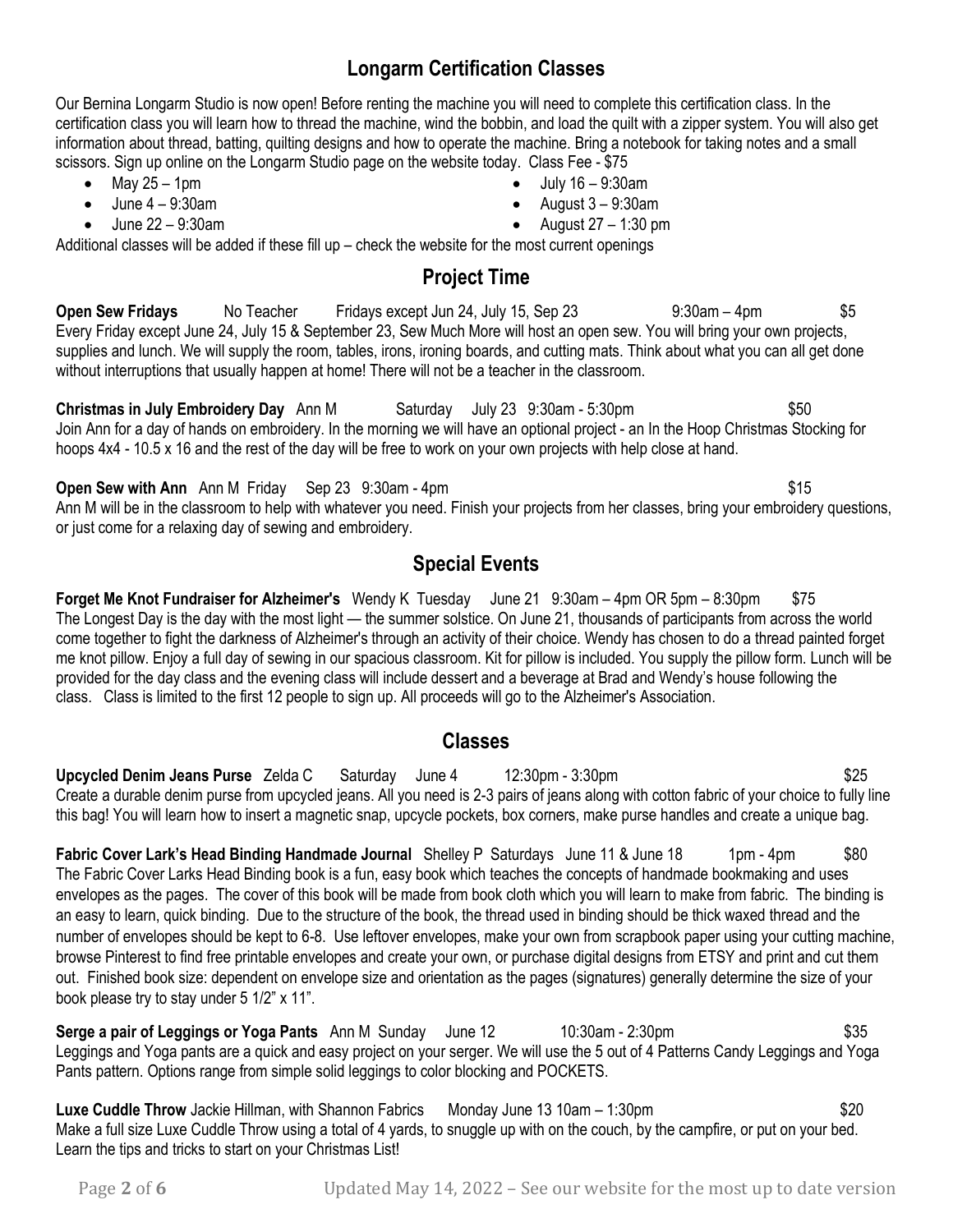**Care and Feeding of your Featherweight** Brad and Wendy K Tuesday June 14 5:30pm - 8pm \$45 Do you own a Singer Featherweight machine? Do you know it's history and how to take care of it yourself? Join Brad and Wendy and they talk about the invention of this game changing machine and then teach you how to do your own mini tune up. Bring all the parts and accessories to this class so we can talk about them.

**Iron Caddy Tote** Sue T **Mednesday June 15 11 12 130am - 1:30pm** \$25 We've all been to classes or sewing group meetings and are stuck with the issue of the iron... You know you need it so you can have beautiful pressed seams; but what do you press on and then what do you do with your hot iron? Now your problems are solved. This awesome caddy makes carrying and transporting your iron easy - even if it is freshly unplugged and hot. -- and it unfolds to form a nice pressing pad that you can use anywhere. Use for yourself, but also makes a lovely gift for any sewist!

**In Depth Ruler Quilting w/ Westalee Sampler Template Set** Jo J Thursdays June 16, 23 &30 9:30am - 12pm \$75 Class will focus on learning how to use Westalee Template Sampler set and 12" Arc/ Straight edge ruler as you practice the basics of Free Motion Ruler Quilting. We will use each template to make a simple motif, view options for a more challenging design, border or all over pattern. Three 2-1/2 hour class sessions, will allow time to dig into these 6 templates and ruler

**Bernina Mastery** Kathy N Thursdays June 16, 23 & 30 5:30pm - 7:30pm 565 Learn all about your New Bernina Sewing machine during this hands on class. If you bought your machine at Sew Much More, please call to register - this class is free for those who purchased their machine from us.

**Speedy Bargello** Bill H Monday June 20 9:30am - 4pm \$54 Have you thought of making a bargello style quilt but were afraid to try? Too confusing? Well, how about trying a Speedy Bargello? We will use a gradation fabric to create a speedy bargello illusion for this quilting project. The instructor will lead you through designing and assembling your quilt that can be used as a wall hanging or small lap quilt. The finished project will be approximately 40" x 40".

**Weave with Wefty Beginner** Bill H Friday June 24 9:30am - 4pm \$54 Use the Wefty Needle to make your own beautiful woven fabric. With Bill as your instructor, it's really not that hard to make these 3-D block designs or the beautiful star pattern. In this all day class, beginners will learn to make a woven fabric panel approximately 16" x 20" that may be used for a table decoration, a tote bag, a pillow or anything that you would like. Many students complete the weaving in class but finish the project at home.

**Upcycled Men's Ties Purse** Zelda C Saturday June 25 11am - 2pm \$25 This upcycle purse is made out of Men's Ties. A great way to recycle or create a memory keepsake. This purse is fully lined and has a magnetic snap to secure your belongings. Pattern will be provided.

**Serge a Cardigan - Sinclair Sydney** Ann M Sunday June 26 10:30am - 2:30pm \$35 Serge a simple cardigan sweater. This is a great beginner serger project. The simple construction means no hems to worry about, so all you need is a 4 thread overlock.

**Tote Bag made from a T-Shirt or 2!** Wendy K Monday June 27 10am - 3pm \$45 Do you have a shirt or 2 that are very special to you and would be great to turn into a functional but meaningful everyday tote. Pattern is included in the cost of the class.

**Embrilliance Essentials Ann M** Wednesdays June 29 6-Jul 6pm - 8pm Bring your laptop computer with Embrilliance Essentials and follow along hands on while we explore the most used features of this handy software - Opening designs and changing colors, resizing, combining designs, adding text and using the handy text tools - and of course saving it for your embroidery machine.

**Thread Painted Iris (Pillow or Wallhanging)** Wendy K Wednesday June 29 10am – 2pm \$40 This class will open your eyes to the possibilities of enhancing appliqué or photos transfers with thread, and shading it with markers and crayons. So we can get right to the fun we will be using a photo transferred watercolor iris that was painted by Wendy's mom. The iris is an additional \$8 payable to the instructor the day of the class.

**Fold'n Stitch Holiday ornament Medley** Sue T Thursday July 7 12:30pm - 4:30pm \$20 Get ready for Christmas in July with these ornaments that are great as decoration on your own tree or around your house or a thoughtful handmade gift or to add to a present instead of a bow. One Fold'n Stitch ornament plus two more ornaments using the fold'n stitch technique will be made in this class.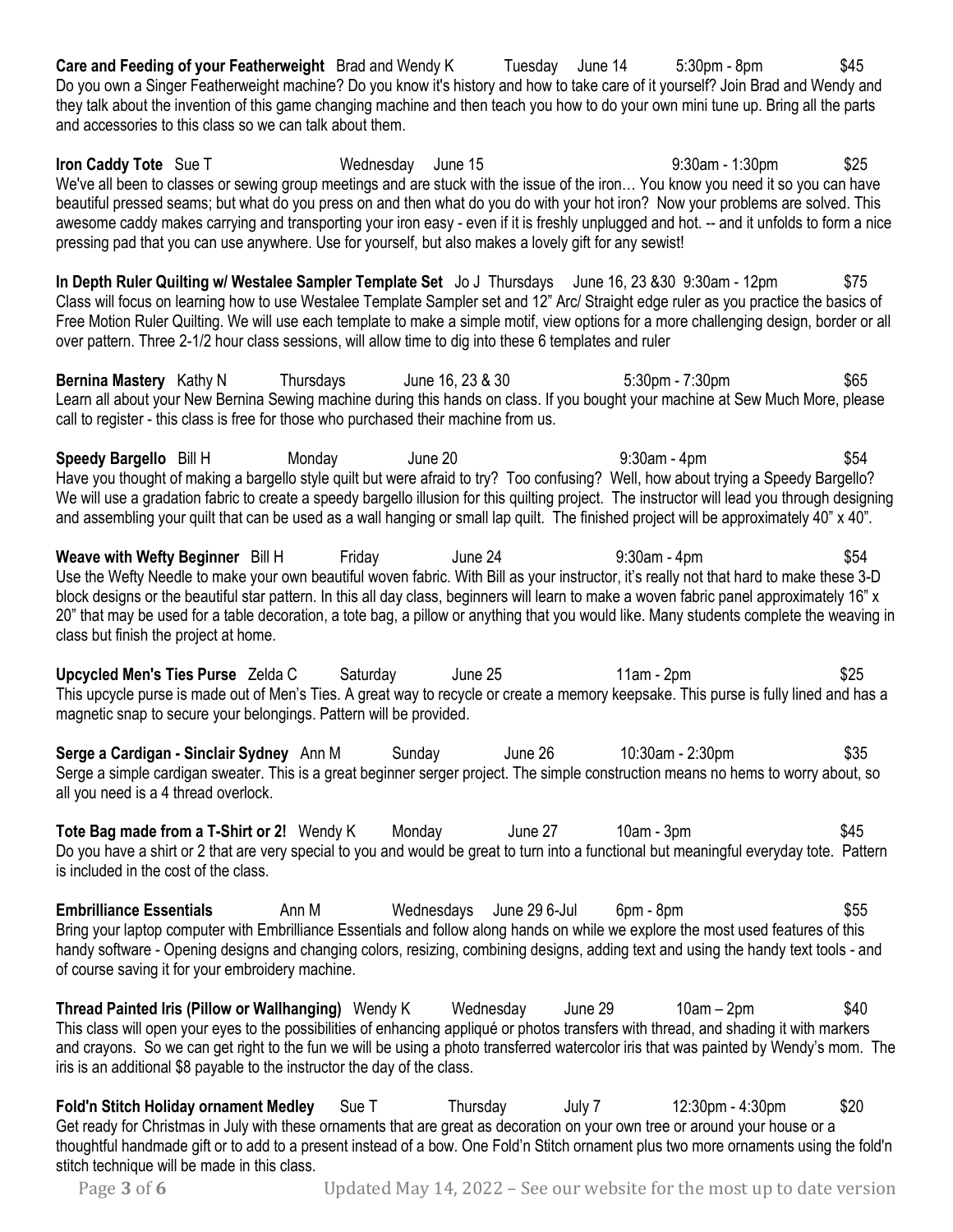**Kraftex Decorated Long Stitch Binding Handmade Journal** Shelley P Saturdays July 9 & 16 1pm - 4pm \$80 The Kraftex Decorated Long Stitch book is a fun, easy level book which teaches the concepts of handmade bookmaking. The binding is an easy to learn, quick binding and lends itself well to being decorated. This book will have 6 signatures (think of a signature like a chapter) with a minimum of 5 pieces of paper making 60 pages.

Finished book size: dependent on paper size. (8 3/4" x 6" if you use stand 8 ½" x 11"). For smaller size you can cut paper down. Kraftex will be used for the cover of this book as it lends itself to many creative decorations such as Zentangle, watercolor painting, distressing, and machine embroidery. Kraftex makes a flexible cover and will not be stabilized with bookboard.

**Verdun Woven T-Shirt** Amy W Sunday July 10 10:30am - 2:30pm \$40 Make the Verdun Woven T-shirt by Liesl & Co. This pattern features sleeve and neckline options and includes separate pattern pieces for cup sizes to improve fit.

**Beginning Sewing** Lynne T Mondays July 11, 18 & 25 form - 8pm This class covers the fundamentals of beginning sewing for the new sewist, the "haven't sewn for years" sewist and those who desire a refresher. Class will include information about fabric selection, notions, sewing machine needles and threads. Class participants will make a market tote and a pillowcase.

**Ruler Quilting: Quilt As You Go Sampler** Jo J Thursdays July 14, 21 & 28 9:30am - 12pm \$75 Make an easy lap quilt using the Westalee Template Sampler with design ideas found in Janet Collin's Ruler Quilt Book. Each quilt section is easily Free Motion Quilted on your domestic machine. Your quilted sections are then joined together with sashing strips by machine. Bind it and you have a lap quilt. This is for the student who has done ruler quilting or has already taken a beginner class.

**Weave with Wefty - Intermediate** Bill H Friday July 15 9:30am - 4pm \$54 Use the Wefty Needle to make your own beautiful woven fabric. If you have taken the Wefty Weaving class before or have learned on your own and want to explore more advanced weaving options, this will be a perfect class for you. We can explore making larger projects, adding layers, and multi colors. You may choose which project you want to work on! Instructor Bill will assist you with ideas and fabric selection before class. Many students complete the weaving in class but finish the project at home.

**Santa Belly Pillow** Jackie Hillman, with Shannon Fabrics Sunday July 17 12pm – 3pm Celebrate Christmas in July with a darling Santa Belly Pillow! Learn how to put a zipper into Cuddle, and the trick to eliminate those "dog ears" when making pillows! Embellishments required.

**Free-Motion Quilting** Wendy K Wednesday July 20 9:30am - 2:30pm \$55 Free Motion Class for Beginners and Beyond: This will be a unique opportunity for people who want to learn more about free motion quilting. We will practice different free motion patterns in the morning on quilt sandwiches and in the afternoon we will move to the quilt studio and try out the Bernina sit down machines and the longarms for free motion

**Cheater Scrappy Disappearing 9 Patch Quilt** Ann M Sunday July 24 & August 7 10:30am - 2:30pm \$55 This quick and easy quilt top is perfect for beginners. We will use the Hoffman Waves fabric (or any ombre fabric) to create a scrappy looking quilt, without all that extra sewing. This class is 2 sessions to allow everyone to work at their own pace in a no pressure environment. Pattern is included in the class fee.

**Featherweight Case Cover** Lynne T Saturday & Sunday July 30 & 31 11am - 3pm \$46 Does your Featherweight sewing machine case look a bit dodgy? Many FW cases are over 50 years old and may need a bit of protection, or deserve a bit of spiffing up, befitting that of your precious Featherweight! Sew up this easy cover for your baby in some smashing fabrics!

**Harmonic Convergence** Bill H Thursday Aug 4 9:30am - 4pm \$54 Learn to make a Harmonic Convergence Quilt as created by Ricky Tims. The instructor will lead you through the steps to make a wall size project (approx 32" x 32"). This class is suitable for all levels of quilters including beginners (some quilt piecing basics are preferred but not required). You will likely need to finish your project at home after class.

**Speedy Bargello** Bill H Monday Aug 8 9:30am - 4pm \$54 Have you thought of making a bargello style quilt but were afraid to try? Too confusing? Well, how about trying a Speedy Bargello? We will use a gradation fabric to create a speedy bargello illusion for this quilting project. The instructor will lead you through designing and assembling your quilt that can be used as a wall hanging or small lap quilt. The finished project will be approximately 40" x 40".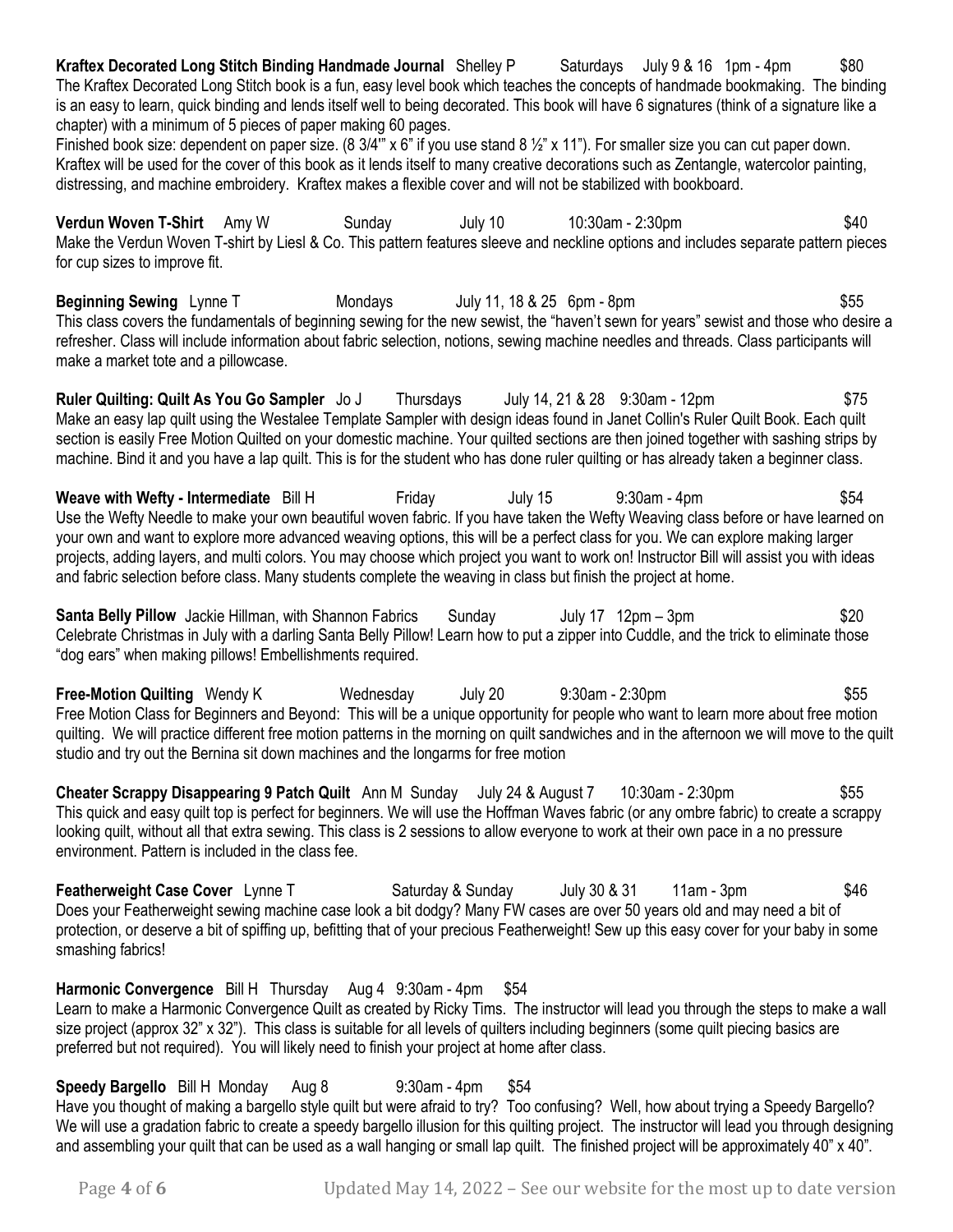**In Depth Ruler Quilting w/ Westalee Sampler Template Set** Jo J Thursdays Aug 11, 18 & 25 9:30am - 12pm \$75 Class will focus on learning how to use Westalee Template Sampler set and 12" Arc/ Straight edge ruler as you practice the basics of Free Motion Ruler Quilting. We will use each template to make a simple motif, view options for a more challenging design, border or all over pattern. Three 2-1/2 hour class sessions, will allow time to dig into these 6 templates and ruler

**Jelly Roll Race** Ann M Saturday Aug 13 9:30am - 3:30pm **\$25** \$25 The Jelly Roll Race is a perfect quilt for the very beginner or non-quilter. It goes together in an afternoon and is very forgiving as you practice your strip piecing and quarter inch seam allowance. Ann will show you 3 different ways to make your top and you will be well on your way or even finished by the time you leave class.

**Cork Accordion Pleated Pamphlet Stitch Handmade Journal** Shelley P Sundays Aug 14 Aug 21 11am - 2pm \$80 The Accordion Pleated Pamphlet Stitch book is a fun, easy book which teaches the concepts of handmade bookmaking. The binding is an easy to learn, quick binding and lends itself well to being decorated. This book will have 5 signatures (think of a signature like a chapter) with a minimum of 6 pieces of paper making 60 pages. Finished book size: dependent on paper size. (8 3/4'" x 6" if you use stand 8 ½" x 11"). For smaller size you can cut paper down. Cork will be used for the cover of this book.

**Simple Strip Table Runner** Bill H Monday Aug 15 9:30am - 4pm \$54 Learn to make a Simple Strip Table Runner. The instructor will lead you through the steps to make a simple strip table runner using 2  $\frac{1}{2}$ " precut fabric (finished size approx 14" x 40"). This class is suitable for all levels of quilters including beginners (some quilt piecing basics are preferred but not required). You may need to finish your project at home after class.

**Walk this Way** Wendy K Wednesday Aug 17 9:30am - 1pm \$25 Learn different ways to quilt your quilt with a walking foot. There is more to quilting than free motion and stitching in the ditch! Jacquie Gering Walk 1 book is required for the class

**Bow Tie Serger Quilt** Sue T Saturday **Aug 20** Aug 20 9:30am - 1:30pm **\$25** \$25 Ever wonder if you can quilt using a serger? Well you can. This simple bow tie pattern uses three seams.

**Kids' Beginning Sewing** Lynne T Monday Aug 22 1pm - 3:30pm \$35 This quick class will teach kids aged 8-12 and beyond everything they will need to get started sewing. They will learn how to thread the machine, wind and load the bobbin. They will sew straight lines, corner and make a cute pillowcase. Children under the age of 10 must be accompanied by an adult.

**Cuddle Fitted Sheet Class** Jackie Hillman, with Shannon Fabrics Sunday Aug 28 12pm – 3pm – \$20 Sleep on a Cloud with your Cuddle Fitted Sheet! You will make a sheet for whatever size mattress you have, and No, they are not too warm! They are sooo soft and comfy!

**Beginning Serging** Sue T Thursdays Sep 8 Sep 15, 22, & 29 1pm - 4pm  $$65$ Ever wonder if you can serge? Well you can. This class will teach the basics of serging. If you have not used your serger within a year prior to class, you must have the serger serviced prior to class

**Intermediate Piecing Quilt Class** Ann T Sunday Sep 10 & 24 Oct 8 & 22 11am - 3pm \$40 A block quilt that uses triangles and flying geese patterns along with other patterns. This will be a great class to help gain confidence with quilt piecing techniques. Learn how to plan a quilt color, line up sashing, and add borders correctly. Quilt size is 54" x 54" One must be comfortable cutting and sewing a quarter inch.

**Bordered Flying Geese Pillow** Wendy K Monday Sep 12 9:30am - 2pm \$30 Join Wendy as we make this pillow that was part of our Pillow of the month class last year. We have had many requests to repeat this pillow. It has a surprising way of constructing the flying geese with a border. The pattern will be downloaded from the internet

**Bernina Mastery** Kathy N Tuesdays Sep 13, 20 & 27 5:30pm - 7:30pm \$65 Learn all about your New Bernina Sewing machine during this hands on class. This class is free for those who purchased their machine from us. If you bought your machine at Sew Much More, please call to register.